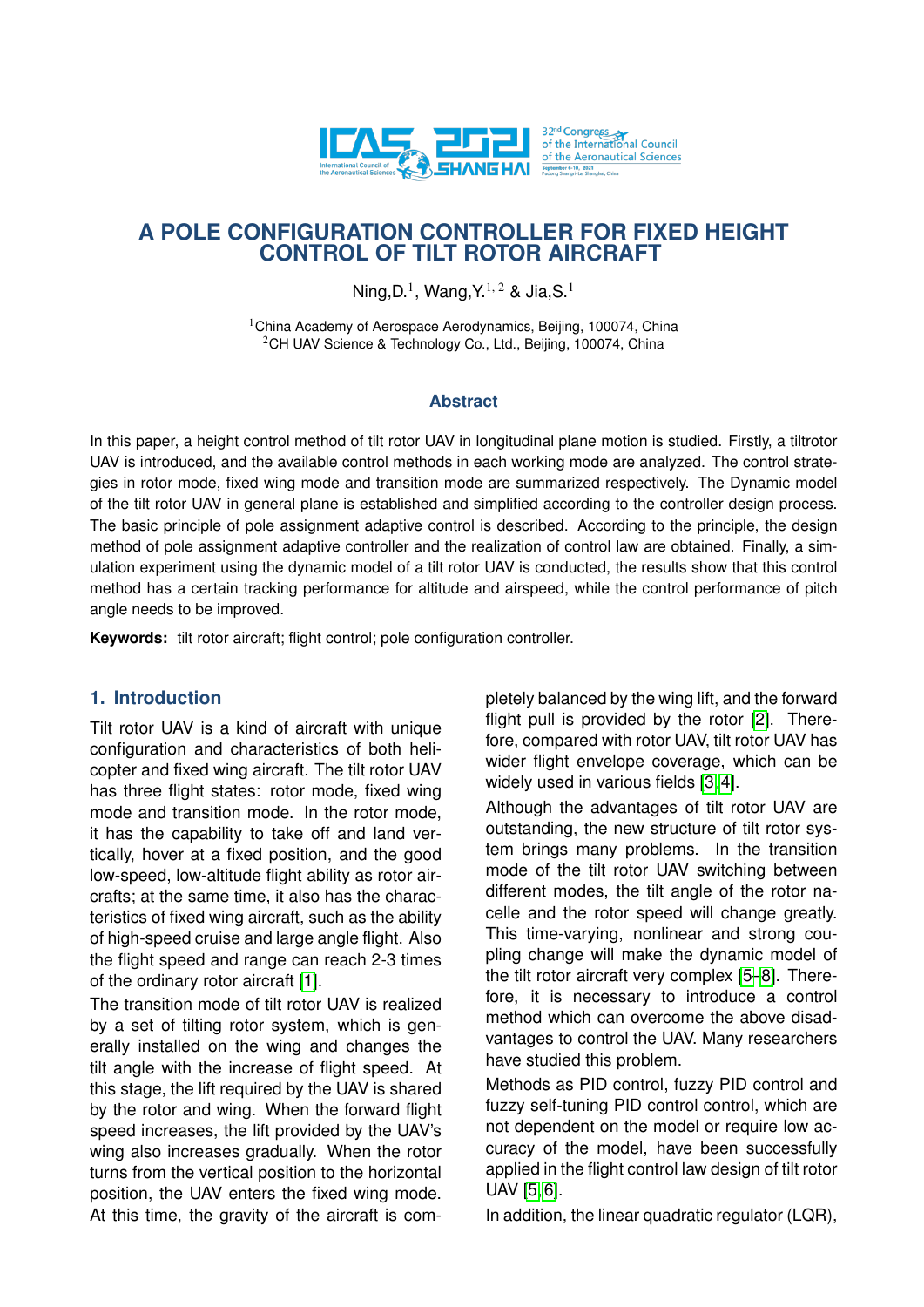which has good time-frequency performance and robustness, and can minimize the control output, can also be used in the control of tilt rotor UAV. The design idea is as follows: firstly, the roll, pitch and yaw attitude loops are decoupled; secondly, the attitude angle model is obtained by system identification; finally, the control rule is applied to the model [\[9\]](#page-6-0).

In the process of mode conversion, the aerodynamic model of tilting twin rotor changes with the change of nacelle inclination, so the single system model can not accurately describe the whole transition process. At the same time, the time of mode conversion is limited. Therefore, the longitudinal transition process of tilt rotor aircraft can be modeled as a multi-mode switching system. Based on the average dwell time method, the optimal control strategy and the optimal switching time of the mode conversion can be obtained through the optimal control parameterization method of the switching system [\[10\]](#page-6-1). As the pole placement self-tuning control method is based on the target performance of the system, it is suitable for time-varying system to solve the control problem [\[11\]](#page-6-2). Based on this method, a controller design method is proposed in this paper. The direct pole placement self-tuning controller is used to control the transition height of tilt rotor UAV.

# **2. Description of Controlled Object**

## 2.1 Configuration of the Tilt Rotor UAV

The UAV as the research object in this paper is shown in Fig [1.](#page-1-0)

<span id="page-1-0"></span>

Figure 1 – Flight rendering of tilt rotor UAV

This UAV adopts a horizontal aerodynamic configuration, and the controllable control variables include total pitch angle of left and right rotors, longitudinal periodic pitch, elevator, flap,

aileron, flap, rudder, nacelle angle and throttle opening [\[12\]](#page-6-3).

## 2.2 Control Strategy in Each Working Mode

As mentioned in section 1, tilt rotor UAV has three working modes: rotor mode, fixed wing mode and transition mode. In the take-off phase, the tilt rotor UAV first works in the rotor mode, and then enters the transition mode after rising from the ground to a certain height. The direction of the rotor rotation axis gradually turns from the vertical direction to the horizontal direction, and accelerates forward at the same time. When the rotor rotaion axis is flush with the wing surface, it enters the fixed wing mode, and the landing process is the reverse process of the above process [\[13\]](#page-6-4). The specific control strategies of each working mode are as follows:

• Rotor mode

UAV completes fixed-point take-off and landing in this mode, and the altitude gradually increases from zero to the specified altitude (take-off process) or decreases from the specified altitude to zero (landing process). Adjust the throttle median value in rotor mode, change the total pull force of rotor, and achieve height control. The pitch angle is controlled by adjusting the pitch angle median value and changing the pitch moment; Adjust the throttle difference, change the rolling torque to achieve roll angle control, adjust the tilt angle difference, change the heading torque to achieve yaw control. By changing the pitch angle and roll angle, the front and back offset and side offset can be controlled. In rotor mode, if the airspeed is zero, the elevator, aileron and rudder have no control efficiency and control effect.

• Fixed wing mode

The UAV will use fixed wing mode in level flight. The same as the traditional fixed wing aircraft, in this mode, the throttle is used to control the airspeed, the elevator is used to control the pitch motion, the aileron is used to control the roll motion, the rudder is used to control the yaw motion, and the altitude and side offset are controlled by the pitch motion and roll motion respectively.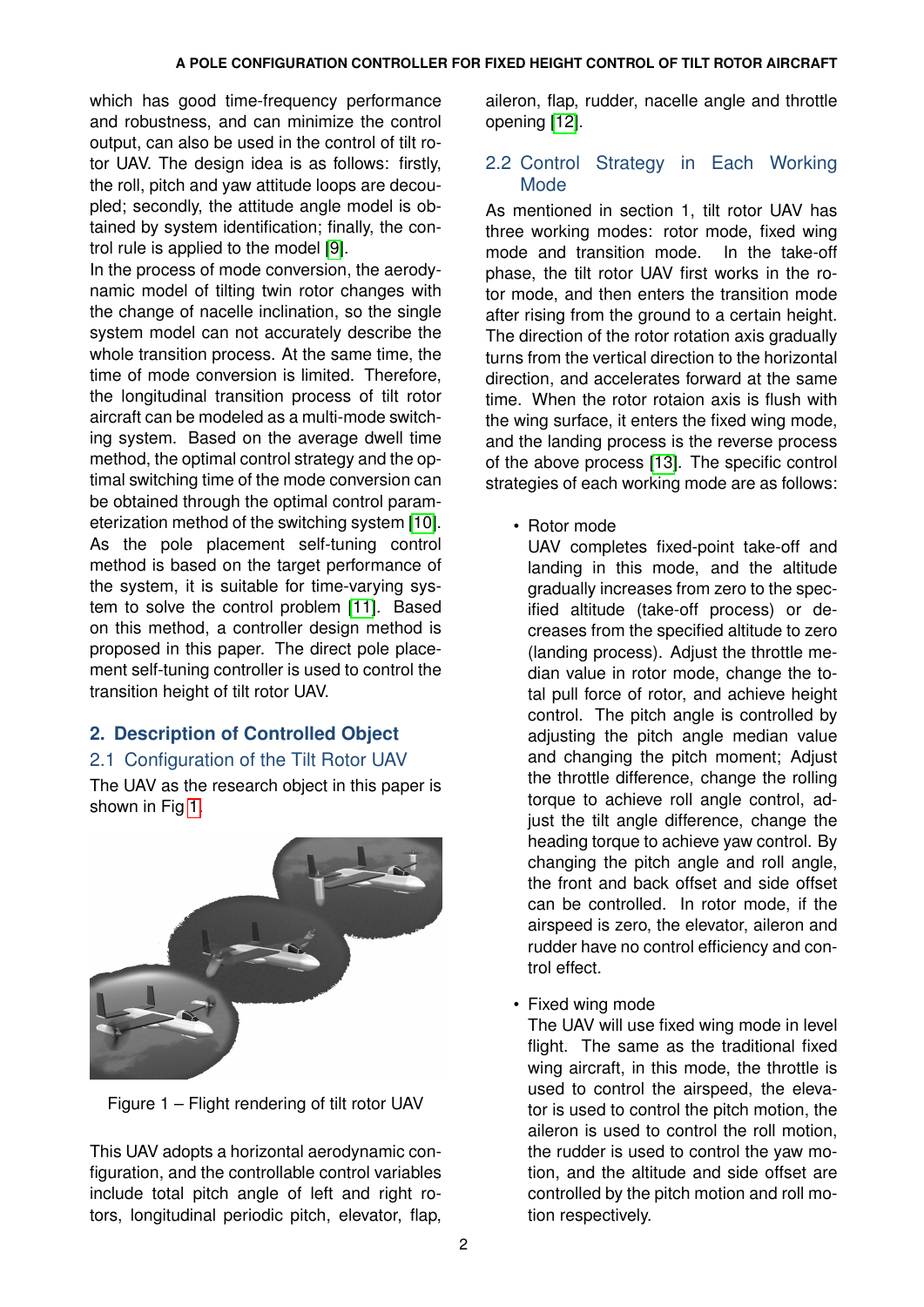#### • Transition Mode

This is the working mode of UAV during the transition between rotor mode and fixed wing mode. In this mode, the UAV needs to be controlled in a stable flight state, and the control altitude at the specified safe altitude is particularly important. In the transition mode, the control strategy is to use the pitch angle median value and the elevator to control the pitch motion, the throttle difference value and the aileron to control the roll motion, and the pitch angle difference value and the rudder to control the yaw motion. It should be noted that in the conversion process from rotor mode to fixed wing mode, the height control method is gradually changed from changing the throttle value to changing the pitch angle, and the sideslip is controlled by changing the roll angle.

#### **3. Longitudinal Dynamic Model**

The longitudinal dynamic model of UAV is based on the following assumptions:

- Ignoring the influence of earth rotation and revolution;
- The UAV is symmetrical in left and right, with uniform mass distribution;
- Ignoring the deformation of UAV in flight, it is regarded as a rigid body.

Let all lateral and lateral parameters be zero, and the motion equation of tilt rotor UAV flying symmetrically in plumb plane is show below:

$$
\begin{cases}\n m \frac{du}{dt} = F_{xh} - mg \cdot \sin \theta \\
 m \frac{dv}{dt} = F_{zh} - mg \cdot \cos \theta \\
 I_y \frac{d\omega_y}{dt} = M_y \\
 \frac{d\theta}{dt} = \omega_y \\
 \alpha = \theta - \gamma\n\end{cases} (1)
$$

In which,  $u, v$  is the velocity component along  $x$ axis and y axis, *Fxh*, *Fzh* is respectively the resultant force on the airframe. *m* is the mass of the aircraft,  $\omega_{\nu}$  is the pitching angular velocity,  $\gamma$  is the track inclination angle,  $\theta$  is the pitching angle,  $\alpha$  is the angle of attack. In the track coordinate system,  $I<sub>v</sub>$  is the component of the axis is the moment of inertia of the airframe when it rotates around the track axis, and *M<sup>y</sup>* is the pitching moment.



Figure 2 – Schematic diagram of force

$$
\begin{cases}\nF_{xh} = F_{xhB} + F_{xhR} \\
F_{zh} = F_{zhB} + F_{zhR} \\
M_y = M_{yB} + M_{yR}\n\end{cases}
$$
\n(2)

Where  $F_{xhB}$ ,  $F_{zhB}$  is the component of aerodynamic force on the axis of *x*, *y*,  $F_{xhR}$ ,  $F_{zhR}$  is the component of engine pull vector on *x* and *y* axis of track system,  $M_{vB}$ ,  $M_{vR}$  is the pitching moment of the engine block and engine pull vector in the block coordinate system.

$$
\begin{cases}\nF_{xhB} = \left(\frac{1}{2}\rho v_k^2\right) SC_D \\
F_{zhB} = \left(\frac{1}{2}\rho v_k^2\right) SC_L\n\end{cases}
$$
\n(3)

Where, *S* is the wing area;  $\rho$  is the atmospheric density; *C<sup>D</sup>* and *C<sup>L</sup>* are the drag coefficient and lift coefficient of the body respectively. In addition

$$
\begin{bmatrix} F_{xhR} \\ F_{zhR} \end{bmatrix} = \begin{bmatrix} \cos(\alpha + \tau) & \sin(\alpha + \tau) \\ -\sin(\alpha + \tau) & \cos(\alpha + \tau) \end{bmatrix} \begin{bmatrix} 2T \\ 0 \end{bmatrix}
$$
 (4)

In which,  $\tau \in [0^{\circ}, 90^{\circ}]$  is the tilt angle, T is the propulsion force produced by a single rotor.

The pitching moment generated by the aerodynamic force of the body is

$$
M_{yB} = (\frac{1}{2}\rho v_k^2) S b_A M_{y1}
$$
 (5)

*b<sup>A</sup>* is the average aerodynamic chord length of the wing,  $m_{z1}$  is the pitching moment coefficient. The pitching moment generated by rotor tension is

$$
M_{yR} = 2Tx_s \tag{6}
$$

Where *x<sup>s</sup>* is the distance from UAV gravity center to rotor extension line.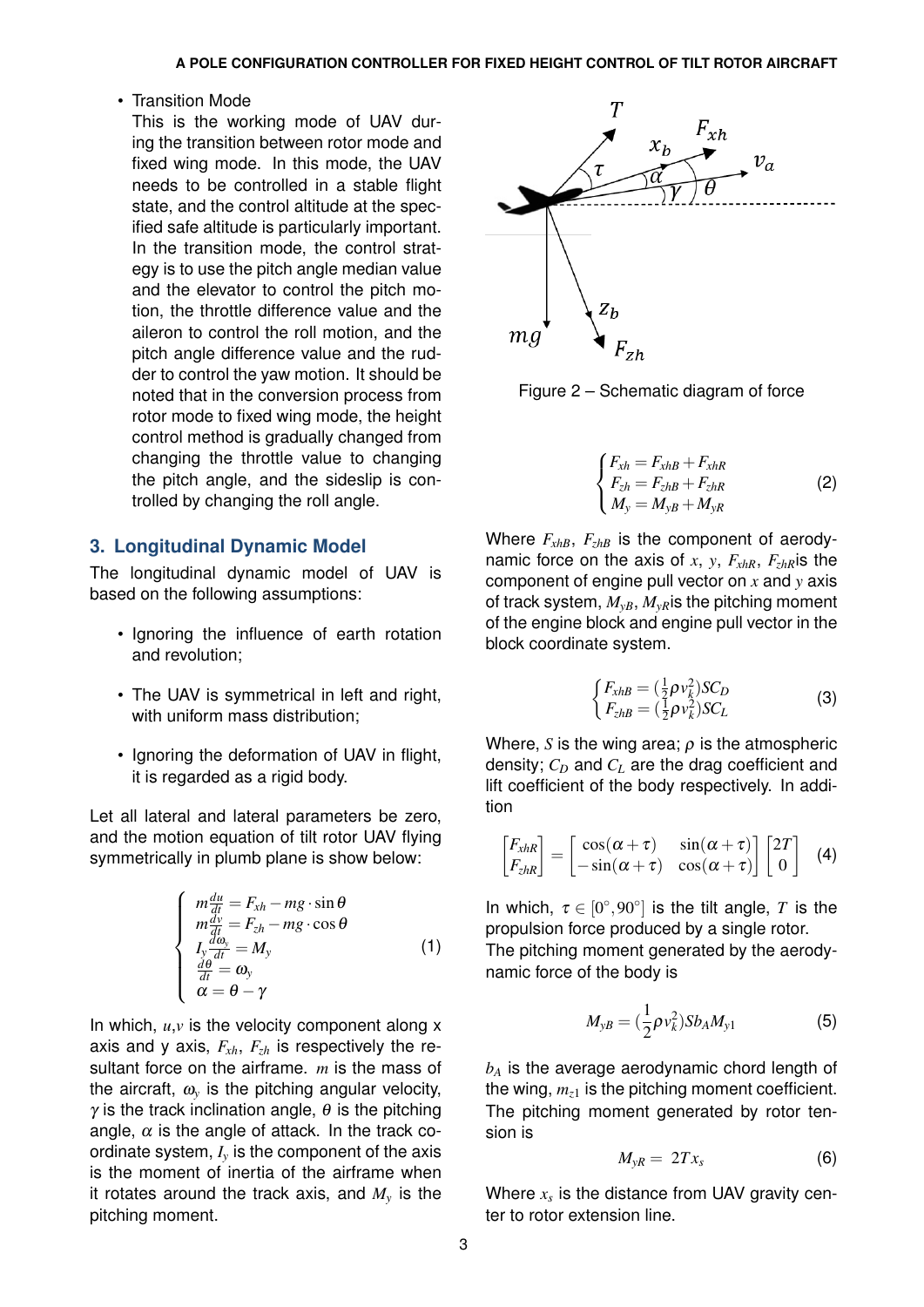#### **4. Pole Configuration Controller**

The controller can be designed according to the desired closed-loop pole polynomial, and the performance of the controller can be changed to make the whole system have more desirable dynamic characteristics with the closedloop pole configuration method.

The structure of the linear time invariant discrete time model of the plant(used for controller design) is

$$
y_k = \frac{z^{-d}B(z^{-1})}{A(z^{-1})}u_k + \frac{C(z^{-1})}{A(z^{-1})}\xi_k
$$
 (7)

In which  $y_k$  represents output value,  $u_k$  represents input value, ξ*<sup>k</sup>* is an independent random sequence which has a mean value of zero and variance of  $\sigma^2$ , and  $d$  represents the lag time between output and input value.

$$
A(z^{-1}) = 1 + a_1 z^{-1} + \dots + a_{n_a} z^{-n_a}
$$
  
\n
$$
B(z^{-1}) = b_1 z^{-1} + \dots + b_{n_b} z^{-n_b}
$$
  
\n
$$
C(z^{-1}) = 1 + c_1 z^{-1} + \dots + b_{n_c} z^{-n_c}
$$

where  $A(z^{-1}), B(z^{-1}), C(z^{-1})$  are polynomials in the complex variable  $z^{-1}$  and  $n_a$ ,  $n_b$ , and  $n_c$ represent their orders. The transfer function of the plant is obtained by system identification.  $C(z^{-1})$  is a Hurwitz polynomial, which means all zeros of  $C(z^{-1})$  is located in the the unit circle of the z-plane. The pole placement control law is shown as follows:

<span id="page-3-6"></span>
$$
F(z^{-1})u_k = z^{-d}R(z^{-1})y_{rk} - G(z^{-1})y_k \qquad (8)
$$

in which  $F(z^{-1}), R(z^{-1}), G(z^{-1})$  are undetermined polynomials. *y<sup>k</sup>* is the reference input value.

The block diagram of the system is shown in Fig. [3.](#page-3-0)

<span id="page-3-0"></span>

Figure 3 – Block diagram of pole configuration control

The closed-loop output is

<span id="page-3-3"></span>
$$
y_k = \frac{z^{-d}B(z^{-1})R(z^{-1})}{A(z^{-1})F(z^{-1}) + z^{-d}B(z^{-1})G(z^{-1})}y_{rk}
$$
  
+ 
$$
\frac{C(z^{-1})F(z^{-1})}{A(z^{-1})F(z^{-1}) + z^{-d}B(z^{-1})G(z^{-1})}\xi_k
$$
(9)

The characteristic equation of the closed-loop system at this time is

$$
A(z^{-1})F(z^{-1}) + B(z^{-1})G(z^{-1}) = T(z^{-1}) \qquad (10)
$$

The target polynomial  $T(z^{-1})$  is determined by the target performance. Suppose the input and output relationship of the expected system is

$$
A_t(z^{-1})y_k = z^{-d}B_t(z^{-1})y_{rk+d} \tag{11}
$$

in which *A<sup>t</sup>* and *B<sup>t</sup>* are denominator and numerator of the target system, and they relatively prime. To get desired input and output, the following equation should be satisfied

<span id="page-3-1"></span>
$$
\frac{z^{-d}BR}{AF + z^{-d}BG} = \frac{z^{-d}B_t}{A_t}
$$
(12)

If the unstable pole of the controlled object is canceled by the controller, it will have an adverse effect on the system. Therefore, decompose the polynomial *B* into two parts

<span id="page-3-5"></span>
$$
B=B_{s}B_{u}\tag{13}
$$

in which  $B_s$  is composed by stable poles, while *B<sup>u</sup>* is composed by unstable poles, it shuold not be canceled by the controller. Then, Eq. [\(12\)](#page-3-1) can be written as

<span id="page-3-2"></span>
$$
\frac{B_s B_u R}{AF + z^{-d} B_s B_u G} = \frac{B_t}{A_t}
$$
 (14)

As *A* and *B* relatively prime, if *B<sup>s</sup>* can be canceled, then *F* can be divided by *B<sup>s</sup>*

<span id="page-3-4"></span>
$$
F = F_1 B_s \tag{15}
$$

Eq. [\(14\)](#page-3-2) can be written as

$$
\frac{B_u R}{AF_1 + z^{-d} B_u G} = \frac{B_t}{A_t}
$$
 (16)

Due to the unstable poles of the object shoult not be canceled, *B<sup>u</sup>* is not a factor of polynomial  $AF_1 + z^{-d}B_uG$ . Then  $B_u$  should be represented in  $B_t$ 

$$
B_t = B_t' B_u \tag{17}
$$

From the Eq. [\(9\)](#page-3-3), [\(16\)](#page-3-4) and [\(13\)](#page-3-5), the closed-loop output of the system can be obtained as

$$
y_k = \frac{B_t'B_u}{A_t}y_{rk} + \frac{CF}{AF + z^{-d}BG}\xi_k
$$
 (18)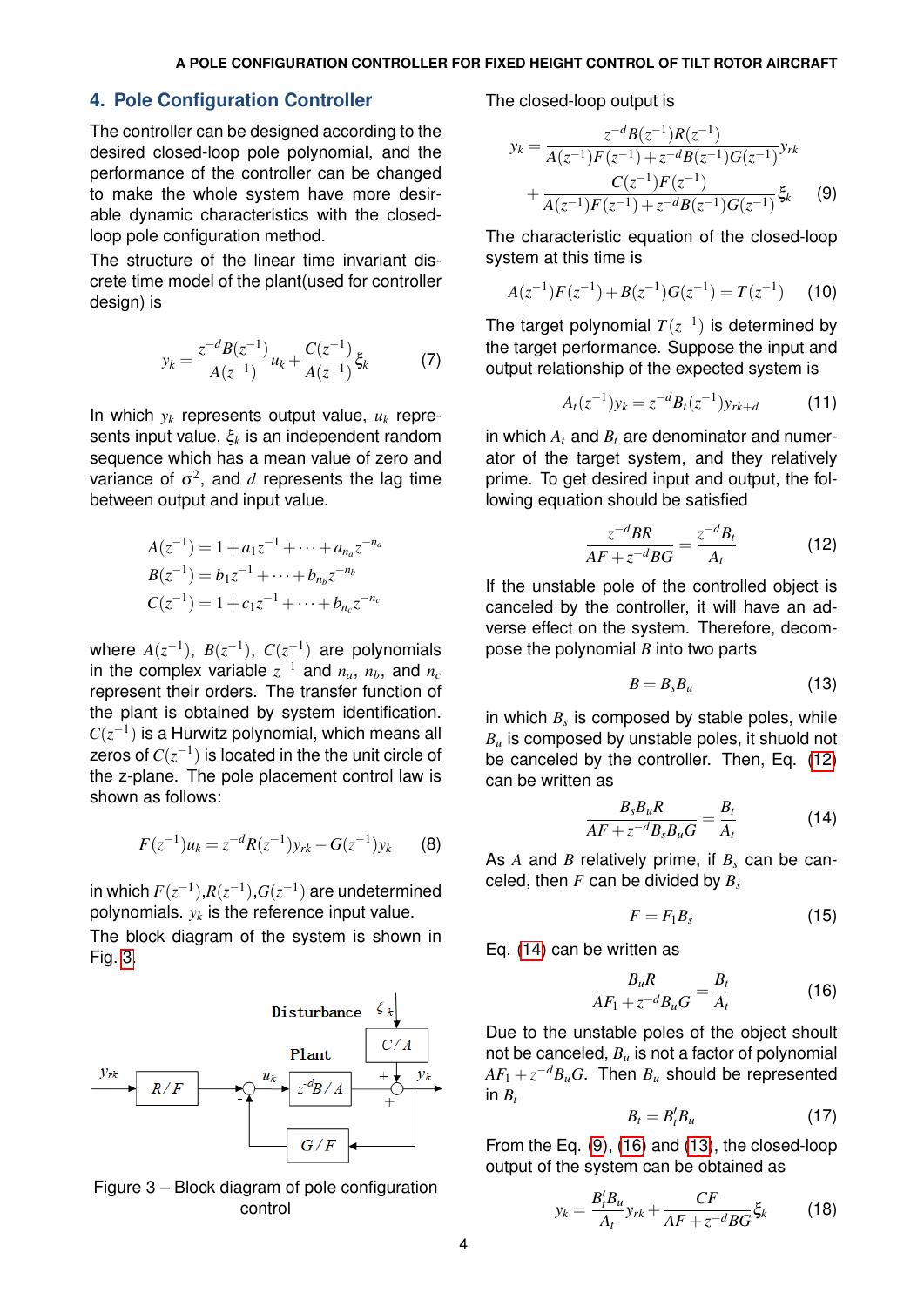In order to make the steady state error zero, let  $B_{t}'$  equal to the following value

<span id="page-4-0"></span>
$$
B'_{t} = \frac{A_{t}(1)}{B_{u}(1)}
$$
 (19)

Then, Eq. [\(16\)](#page-3-4) can be written as

<span id="page-4-1"></span>
$$
\frac{R}{AF_1 + z^{-d}B_uG} = \frac{B'_t}{A_t}
$$
 (20)

From Eq. [\(20\)](#page-4-0), *A<sup>t</sup>* is a factor of polynomial  $(AF_1 + z^{-d}B_uG)$ , so that

$$
\begin{cases}\nAF_1 + z^{-d}B_uG = A_{ob}A_t \\
R = A_{ob}B'_t\n\end{cases}
$$
\n(21)

in which *Aob* is the polynomial of a stable obsever, its respond speed should be faster than *At* ; when the Disturbance characteristics are known, it is desirable to let  $A_{ob}$  equal to  $C$ .

In summary, the calculation steps of the pole configuration self-tuning controller are as follows [\[7,](#page-5-7) [14,](#page-6-5) [15\]](#page-6-6):

- Obtain the new observation data  $y_{rk}$ ,  $y_k$ ;
- Compose the observation data vector  $\varphi_k$ ;
- Use the recursive least square method to estimate the polynomial  $\widehat{A}(z^{-1}), \widehat{B}(z^{-1})$ and  $\widehat{C}(z^{-1});$
- Solve Eq. [\(21\)](#page-4-1) to get polynomial  $\widehat{F}(z^{-1})$ ,  $\widehat{G}(z^{-1})$  and  $\widehat{R}(z^{-1});$
- Substitute the estimated value into Eq. [\(8\)](#page-3-6) to get the control law;
- Let  $k+1 \Rightarrow k$  and go back to the first step and continue the cycle.

#### **5. Experiment and Result Analysis**

The longitudinal linearization model and pole assignment adaptive controller of tilt rotor UAV are built based on Matlab and Simulink.

Pitch angle control loops of the control system are on PI controller, while the height controll loops are based on the pole configuration controller.

Given value of airspeed is composed of two step signals in order to simulate the change of given value in the transition mode. The curve of airspeed, height and pitch angle changing with time obtained in the simulation experiment of the model under fixed wing mode are shown in Fig. [4](#page-4-2) to Fig. [6.](#page-4-3)

<span id="page-4-2"></span>

Figure 4 – Height curve of fixed wing mode



Figure 5 – Airspeed curve of fixed wing mode

<span id="page-4-3"></span>

Figure 6 – Pitch angle curve of fixed wing mode

The curves above shows that the pole assignment adaptive controller can realize the fix height contral. Meanwhile, the change of airspeed and pitch angle are within the acceptable range.

The simulation experiment results under a transition mode workpoint are shown in Fig. [7](#page-5-8) to Fig. [9.](#page-5-9)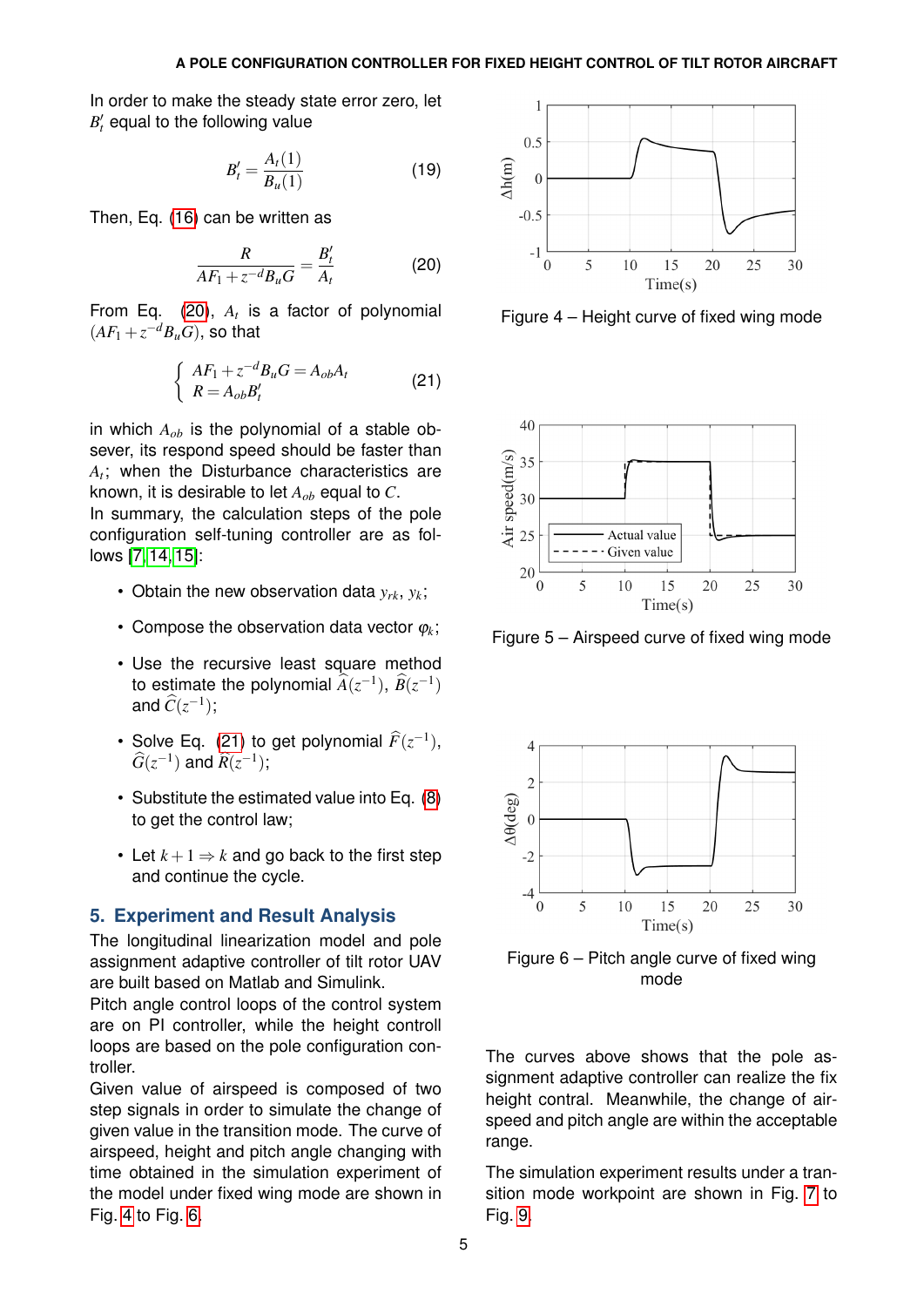<span id="page-5-8"></span>

Figure 7 – Height curve of transition mode



Figure 8 – Airspeed curve of transition mode

<span id="page-5-9"></span>

Figure 9 – Pitch angle curve of transition mode

It can be seen from the curve that when the pole assignment adaptive controller is used to control the altitude of the aircraft, the fix height control can be basically realized. Due to the oscillation of pitch angle, there is also oscillation in the height curve, which can Cause adverse effects to the UAV.

## **6. Conclusion**

The pole assignment adaptive controller is designed based on the target performance of the system, and it can track the system with unknown and time-varying parameters in theory.

In this paper, the problem of altitude control of tilt rotor UAV in the transition mode is partly solved through experiments, and the basic altitude tracking control is realized, but it is urgent to remove the oscillation of pitch angle by using other strategies. For the shortcomings found so far, it is necessary to continue to work on the following aspects: First, design the tilt trajectory according to the constaints of angle of attack, pitch angle, control surface, etc. These constraints will determine the law of the tilt angle changing over time; Second, apply other control strategies as throttle-elevator compound control to improve the stability of the system and reduce the possibility of oscillations. Then, use more accurate dynamic model to reduce the adverse effects of simplification on the model. The CFD method [\[16\]](#page-6-7) can be used to reestablish the mathematical model.

### **References**

- <span id="page-5-0"></span>[1] Chen, Z., *Research on Key Technologies of Flight Control System of Tilt Rotor UAV*, Ph.D. thesis, University of Chinese Academy of Sciences (Changchun Institute of optics, precision mechanics and physics, CAS), 2020.
- <span id="page-5-1"></span>[2] Lu, L., Fu, R., Wang, Y., and Zeng, J., "Mode conversion of electric tilt rotor aircraft based on corrected generalized corridor," *Acta Aeronautica et Astronautica Sinica*, Vol. 39, No. 08, 2018, pp. 46–57.
- <span id="page-5-2"></span>[3] Zhang, F. and Lu, P., "Analysis of Tilt Mode Control and Tilt Strategy for Tilt Rotor Aircraft," *Aerodynamic Missile Journal*, , No. 11, 2016, pp. 54–56+92.
- <span id="page-5-3"></span>[4] Shen, Y., *Research on Flight Control of a Small Scale Quad Tilt-Rotor*, Ph.D. thesis, Nanjing University of Aeronautics and Astronautics, 2018.
- <span id="page-5-4"></span>[5] Chen, Q., Jiang, T., Wei, J., and Shi, F., "Key technologies and development trend of tilt three rotor UAV," *Aerodynamic Missile Journal*, , No. 07, 2016, pp. 34–37.
- <span id="page-5-6"></span>[6] Chen, Q., Jiang, T., Shi, F., and Fang, L., "Longitudinal attitude control for a tilt tri-rotor UAV in transition mode," *Flight Dynamics*, Vol. 34, No. 06, 2016, pp. 49–53.
- <span id="page-5-7"></span>[7] C., P. and A., T., "Modeling and control simulation of an unmanned Tilt Tri-Rotor Aerial vehicle," *2012 IEEE International Conference on Industrial Technology*, 2012 IEEE International Conference on Industrial Technology, 2012, pp. 840–845.
- <span id="page-5-5"></span>[8] Wei, W., Zhuoyi, D., and Lin, Z., "Analysis of Design Features and Difficulties of Tilt Rotor